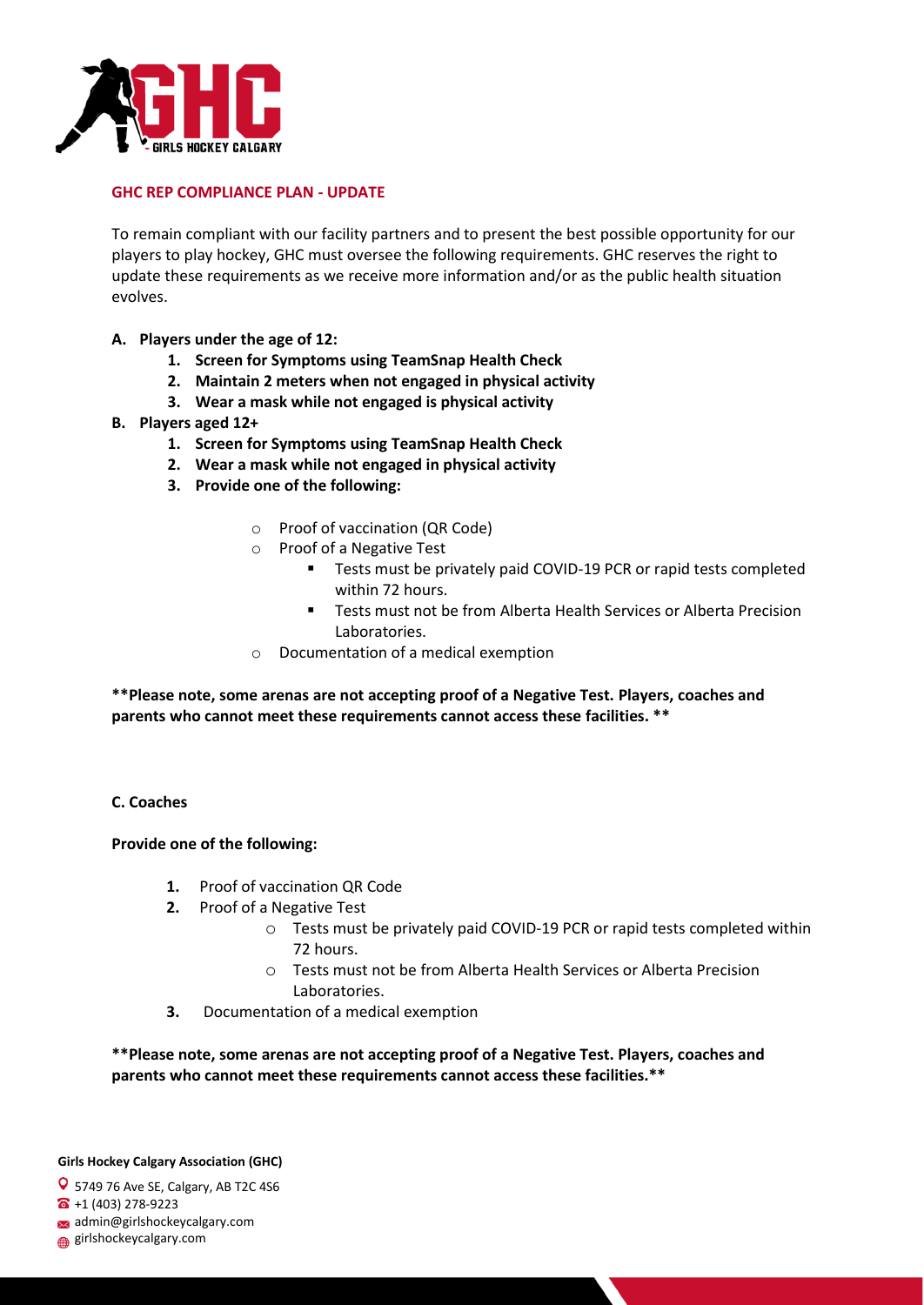

## **D. Credited Volunteers (Directors, Coordinators, Team Volunteers)**

## **Provide one of the following:**

- **1.** Proof of vaccination QR Code
- **2.** Proof of a Negative Test
	- o Tests must be privately paid COVID-19 PCR or rapid tests completed within 72 hours.
	- o Tests must not be from Alberta Health Services or Alberta Precision Laboratories.
- **3.** Documentation of a medical exemption

# **\*\*Please note, some arenas are not accepting proof of a Negative Test. Players, coaches and parents who cannot meet these requirements cannot access these facilities. \*\***

## **E. Spectators**

Spectators must follow the vaccination requirements and capacity limits of our partner facilities. Information on facility guidelines can be found at th[e Hockey Calgary website.](https://www.hockeycalgary.ca/page/index/id/590/) It is also recommended that spectators refrain from eating or drinking while in the stands to promote continuous masking.

**\*\*Please note, some arenas are not accepting proof of a Negative Test. Players, coaches and parents who cannot meet these requirements cannot access these facilities. \*\*** 

We would also like to remind everyone that **Continuous Masking is mandatory in all public indoor spaces, regardless of vaccination status as per the current public health order and City of Calgary bylaw.** There have been multiple complaints recently where GHC members have been non-compliant with current public health orders, or REP program requirements. We cannot stress this enough: **Failure to comply with the public health order, City of Calgary bylaw, and facility guidelines jeopardizes our ice permits and could affect not just your child's season, but that of the entire association.** 

**Failure to provide required documentation for entry to a facility, or behaviour that is disrespectful towards facility staff that requests it may result in sanction of that individual or family, and discipline for the player.** 

We understand that information continues to change, and that we are all forced to adapt yet again. We are struggling just as much as you, our members, to try and understand all the new information and come up with one all-encompassing plan that will allow us to continue to operate and enjoy the rest of the season. We also understand that these rapid changes have some anger and frustration as these restrictions may contradict one's own beliefs.

**Girls Hockey Calgary Association (GHC)**

**Q** 5749 76 Ave SE, Calgary, AB T2C 4S6  $\bullet$  +1 (403) 278-9223

- admin@girlshockeycalgary.com
- girlshockeycalgary.com